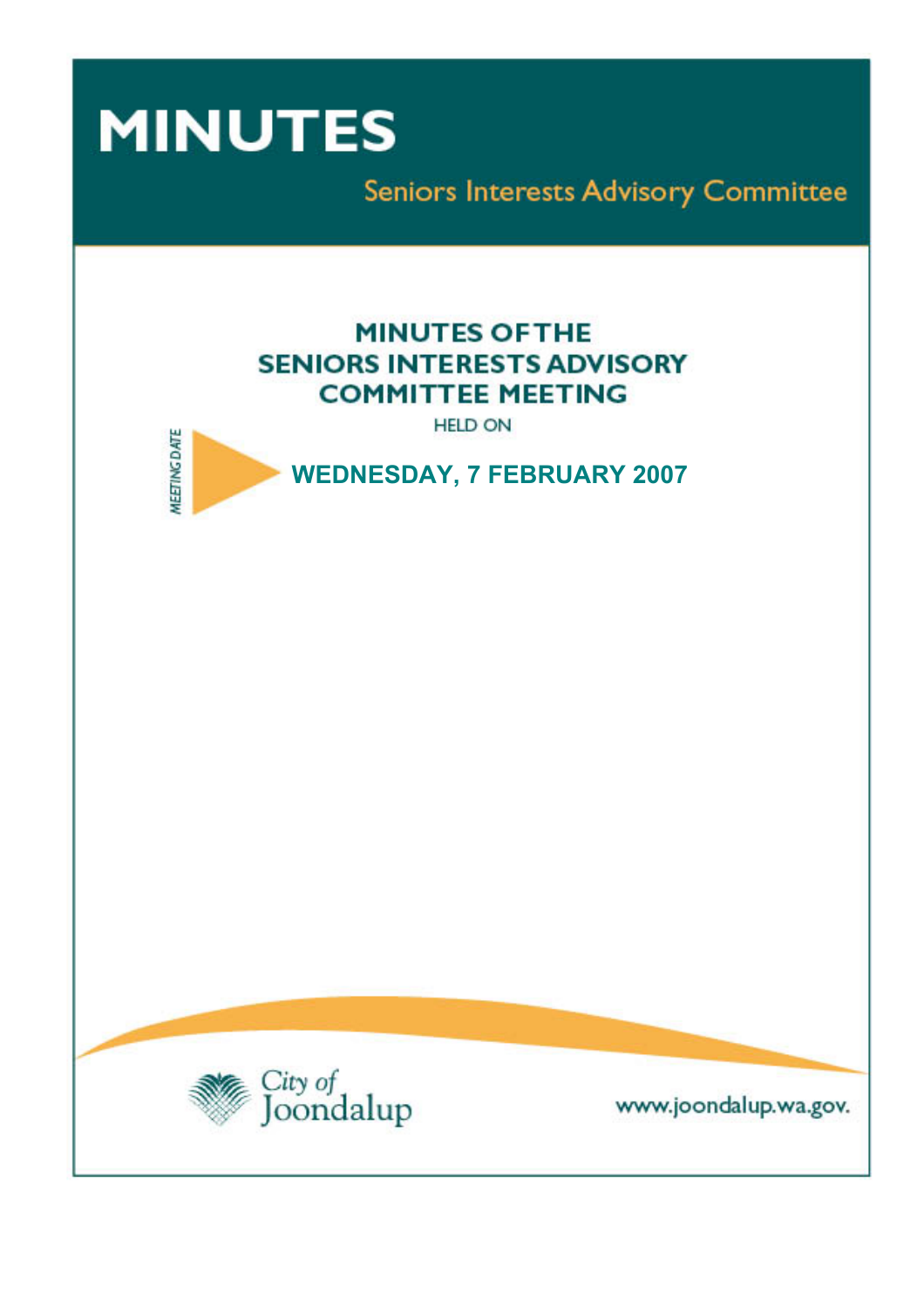# **CITY OF JOONDALUP**

# **MINUTES OF THE SENIORS INTERESTS ADVISORY COMMITTEE MEETING HELD IN CONFERENCE ROOM 2, JOONDALUP CIVIC CENTRE, BOAS AVENUE, JOONDALUP ON WEDNESDAY, 7 FEBRUARY 2007**

# **ATTENDANCE**

#### **Committee Members:**

| Cr Brian Corr<br><b>Cr Richard Currie</b> | <b>Presiding Person</b>                           | from 0938 hrs |
|-------------------------------------------|---------------------------------------------------|---------------|
| Margaret March                            | <b>Community Member</b>                           | from 0937 hrs |
| Joy Coleman                               | <b>Community Member</b>                           | from 0941 hrs |
| <b>Valerie Corey</b>                      | <b>Community Member</b>                           |               |
| Patricia Geary                            | <b>Community Member</b>                           |               |
| Allyn Bryant                              | Association of Independent Retirees               |               |
| <b>Helen Attrill</b>                      | <b>Industry Representative</b>                    |               |
| <b>Officers:</b>                          |                                                   |               |
| Mr Garry Hunt                             | <b>Chief Executive Officer</b>                    | to 0940 hrs   |
| Ms Rebecca Moore                          | Manager, Community Development & Library Services |               |
| Ms Lanie Pianta                           | <b>Community Development Officer</b>              |               |
| Ms Janet Harrison                         | Administrative Services Co-ordinator              |               |
| Mrs Jill Hewison                          | <b>Administrative Secretary</b>                   |               |

#### **In attendance:**

| Mr Peter Boam | Industry Representative - WA Retirement Complexes Residents |  |  |
|---------------|-------------------------------------------------------------|--|--|
|               | Association                                                 |  |  |

#### **DECLARATION OF OPENING**

The Chief Executive Officer declared the meeting open at 0935 hrs.

## **ELECTION OF PRESIDING PERSON**

Following the resignation of Ms Sharleen Mann, a vacancy exists for the position of Presiding Person on the Seniors Interests Advisory Committee. Under Section 5.12 of the Local Government Act 1995 the committee is required to appoint a presiding person as the first item of business. Schedule 2.3 of the Act requires the Chief Executive Officer to preside. Nominations for the position of presiding person are to be given to the Chief Executive Officer in writing, with the vote to be conducted by ballot.

*Cr Corr entered the Room at 0938 hrs.* 

The Chief Executive Officer sought nominations for the position of Presiding Person.

Cr Richard Currie nominated Cr Brian Corr. Cr Corr accepted the nomination.

There being no further nominations, Cr Corr was elected unopposed and assumed the Chair at this point, the time being 0939 hrs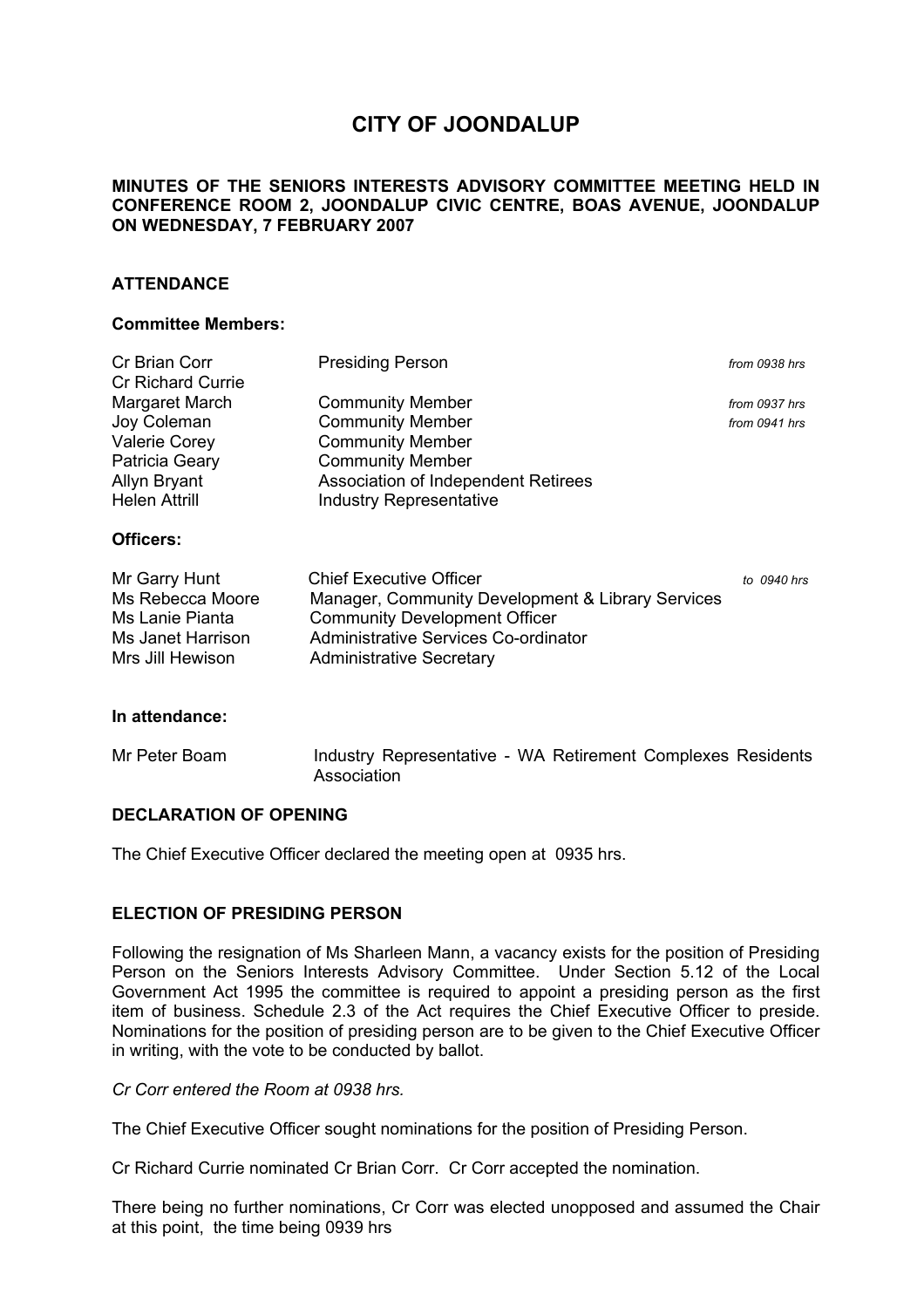# **APOLOGIES/LEAVE OF ABSENCE**

#### **Apologies:**

| Kevan Rogerson          | Representative       |
|-------------------------|----------------------|
| Sue Chapman             | <b>Invited Guest</b> |
| <b>Community Vision</b> | <b>Invited Guest</b> |

*Chief Executive Officer left the Room at 0940 hrs* 

*Ms Joy Coleman entered the Room at 0941 hrs* 

#### **CONFIRMATION OF MINUTES**

# **MINUTES OF THE SENIORS INTERESTS ADVISORY COMMITTEE HELD ON 6 DECEMBER 2006**

**MOVED Cr Corr SECONDED Cr Currie that the minutes of the meeting of the Seniors Interests Advisory Committee held on 6 December 2006 be confirmed as a true and correct record, subject to a correction to "Announcements by the Presiding Person Without Discussion", to read:** 

**"Sharleen Mann advised that she has tendered her resignation from** *the Seniors Advisory Committee* **and consequently this will be her final meeting".** 

#### **The Motion was Put and CARRIED (8/0)**

**In favour of the Motion:** Crs Corr and Currie, M March, J Coleman, V Corey, P Geary, A Bryant, H Attrill

## **MEETING OF THE SENIORS INTERESTS ADVISORY COMMITTEE HELD ON 4 OCTOBER 2006**

At the meeting of the Seniors Interests Advisory Committee meeting held on 6 December 2006, it was resolved that:

"consideration of the minutes of the meeting of the Seniors Interests Advisory Committee held on 4 October 2006 be deferred pending clarification".

This need for clarification of the 4 October 2006 minutes was required as a result of a query raised at the Council meeting held on 21 November 2006, as to the membership of the Seniors Interest Advisory Committee and its quorum. The minutes were subsequently amended to better reflect membership, and submitted to the Council meeting held on 12 December 2006 for noting.

**MOVED Mr Allyn Bryant SECONDED Ms Margaret March that the minutes of the meeting of the Seniors Interests Advisory Committee held on 4 October 2006 be confirmed as a true and correct record.** 

# **The Motion was Put and CARRIED (8/0)**

**In favour of the Motion:** Crs Corr and Currie, M March, J Coleman, V Corey, P Geary, A Bryant, H Attrill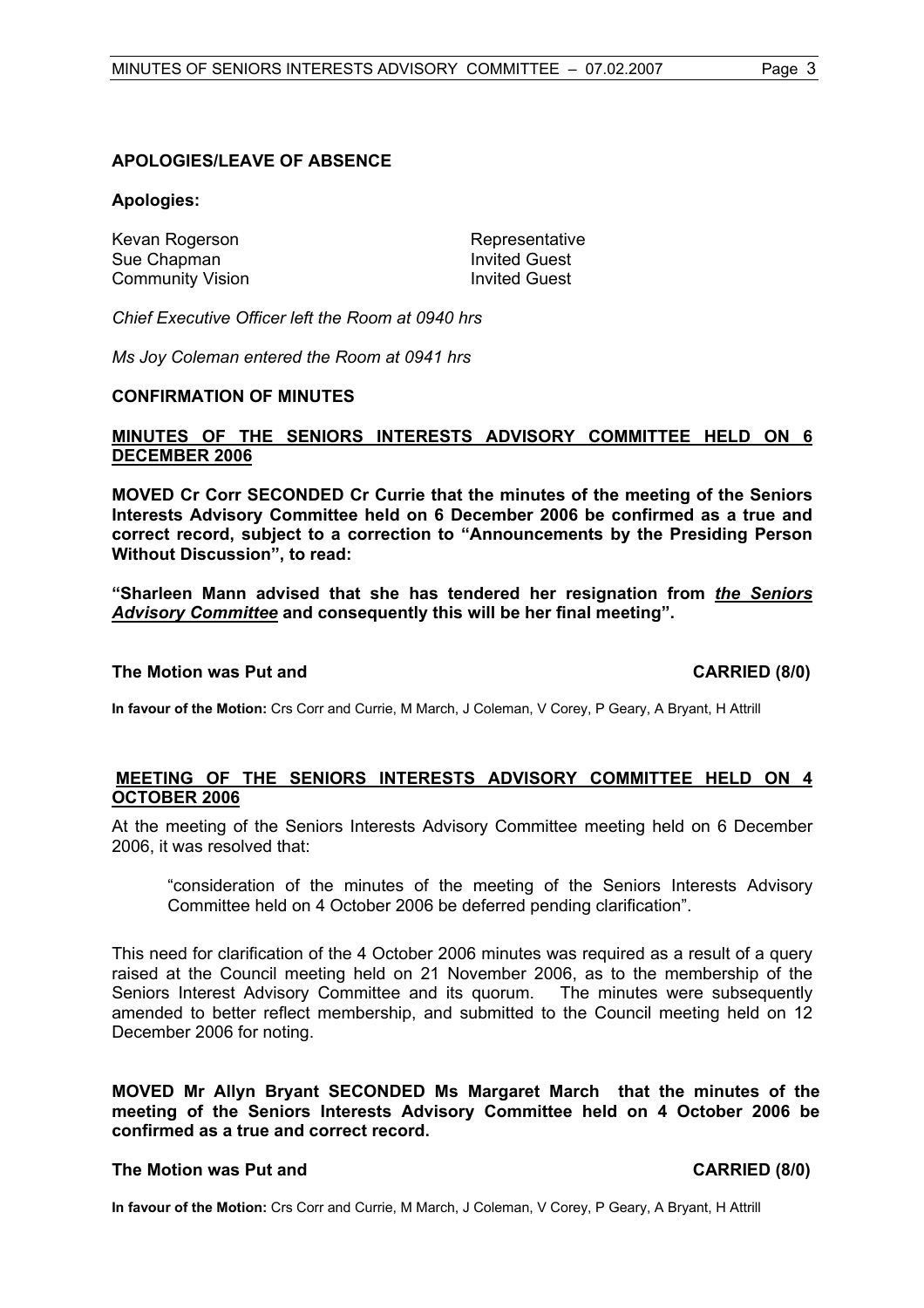# **ANNOUNCEMENTS BY THE PRESIDING PERSON WITHOUT DISCUSSION**

Nil

# **DECLARATIONS OF INTEREST**

Nil

# **IDENTIFICATION OF MATTERS FOR WHICH THE MEETING MAY SIT BEHIND CLOSED DOORS**

Nil

# **PETITIONS AND DEPUTATIONS**

Nil

**REPORTS** 

# **ITEM 1 REVIEW OF SENIORS PLAN 2004 – 2008: SENIORS INTERESTS ADVISORY COMMITTEE CONSULTATION**

**WARD:** All

**RESPONSIBLE** Mr Clayton Higham **DIRECTOR:** Planning and Community Development

#### **PURPOSE**

To provide the Seniors Interests Advisory Committee (SIAC) with information about the consultation which will be undertaken with the Committee as part of the review of the Seniors Plan 2004 – 2008.

#### **EXECUTIVE SUMMARY**

The Seniors Plan was developed to guide the City in its work with seniors and is required as listed in the Plan to be reviewed every three years. The SIAC is integral to the review process as its objective is to ensure that seniors' concerns are adequately represented in planning and strategic processes being developed by the City for older people.

*It is recommended that the Seniors Interests Advisory Committee undertakes the "Review of the Seniors Plan 2004 - 2008: Seniors Interests Advisory Committee Consultation" in accordance with the proposed consultation framework.* 

# **BACKGROUND**

The table below outlines a framework for the comprehensive review of the seniors Plan. It includes a timeline, stakeholder groups, consultation method and comments.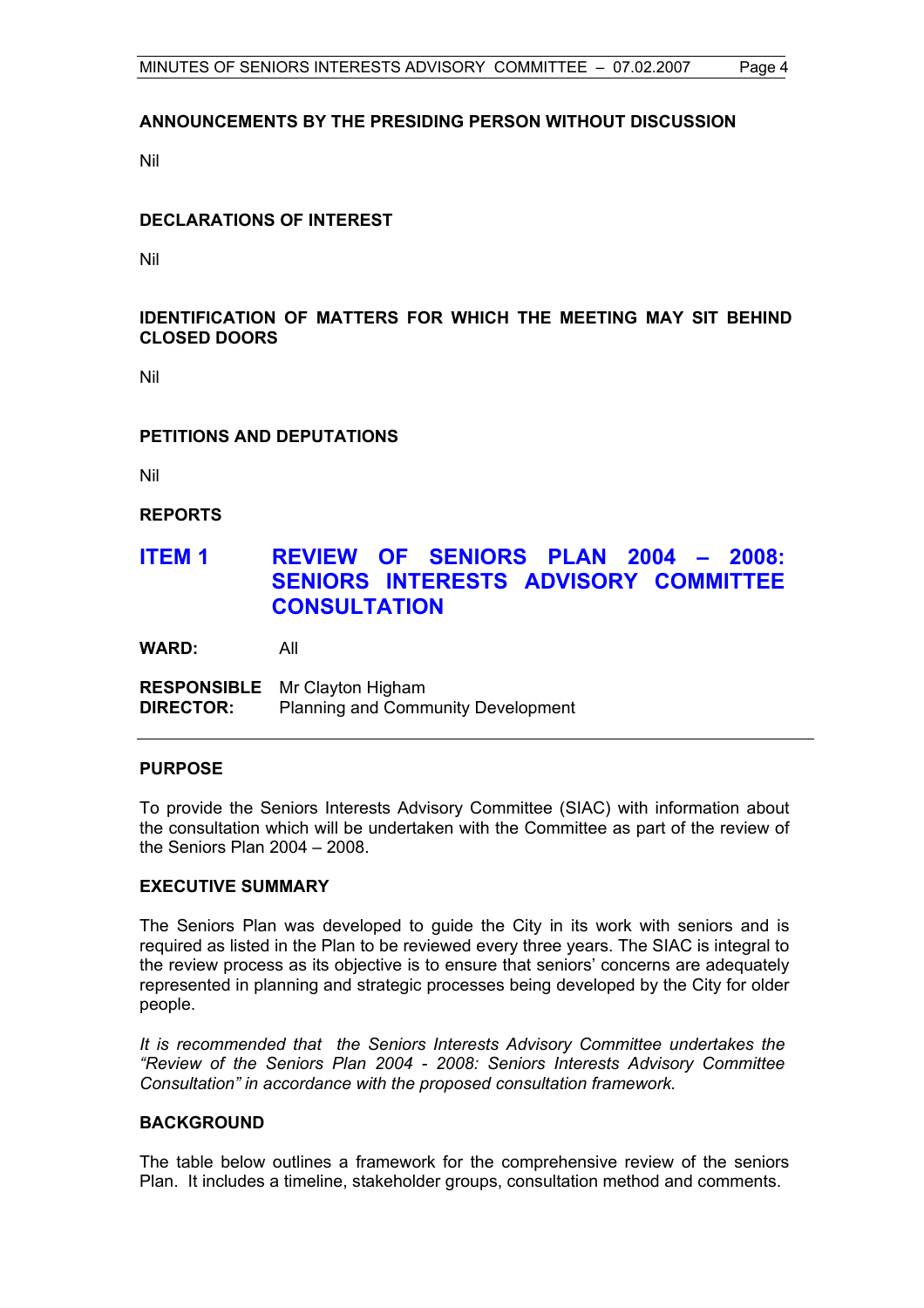# *Consultation Framework*

| <b>Timeline</b>      | <b>Stakeholder</b><br>Group                                                                    | <b>Method</b>                                                                                                               | <b>Comment</b>                                                                                                                                               |
|----------------------|------------------------------------------------------------------------------------------------|-----------------------------------------------------------------------------------------------------------------------------|--------------------------------------------------------------------------------------------------------------------------------------------------------------|
| February<br>2007     | <b>SIAC</b>                                                                                    | Workshop                                                                                                                    | The SIAC will review the Plan<br>in its current format                                                                                                       |
| March to<br>May 2007 | Seniors Groups in<br>the community<br>Senior<br>i.e.<br>Citizens<br>Clubs.<br>Probus Clubs etc | Awareness<br>raising on issues<br>that impact<br>on<br>seniors<br><b>Focus Groups</b><br><b>Workshops</b><br>Questionnaires | Workshops to be facilitated<br>qualified<br>suitably<br>by<br>personnel.<br>Workshops to be held<br><i>in</i><br>different locations in<br>the<br>community. |

| Groups could be clustered<br>May 2007   government and   Workshops<br>into geographic regions<br>Questionnaires<br>peak agencies | March to Service providers, Focus Groups |
|----------------------------------------------------------------------------------------------------------------------------------|------------------------------------------|
|----------------------------------------------------------------------------------------------------------------------------------|------------------------------------------|

| March<br>to<br>May 2007 | Individual seniors<br>in the community | Telephone/mail<br>survey | Questions targeted to identify<br>future needs as well as<br>review of Plan |
|-------------------------|----------------------------------------|--------------------------|-----------------------------------------------------------------------------|
| <b>June 2007</b>        |                                        | Report<br>preparation    | will prepare<br>the<br>Officers<br>report for Council                       |

# **DETAILS**

A trained facilitator from the City will facilitate a consultation session with the SIAC, which will enable the SIAC to participate in a consultation process that will be meaningful, effective and useful for the Committee, senior members of the community and the City.

This consultation will:

- Identify the strengths and limitations of the Seniors Plan 2004 2008;
- Provide an opportunity for Committee members to contribute their knowledge, expertise and ideas for the new Plan;
- Produce an outcome that includes the identification of issues and strategies for contribution towards the development of a new Plan that reflects and incorporates contemporary concepts and trends whilst acknowledging any uniquely local issues and concerns.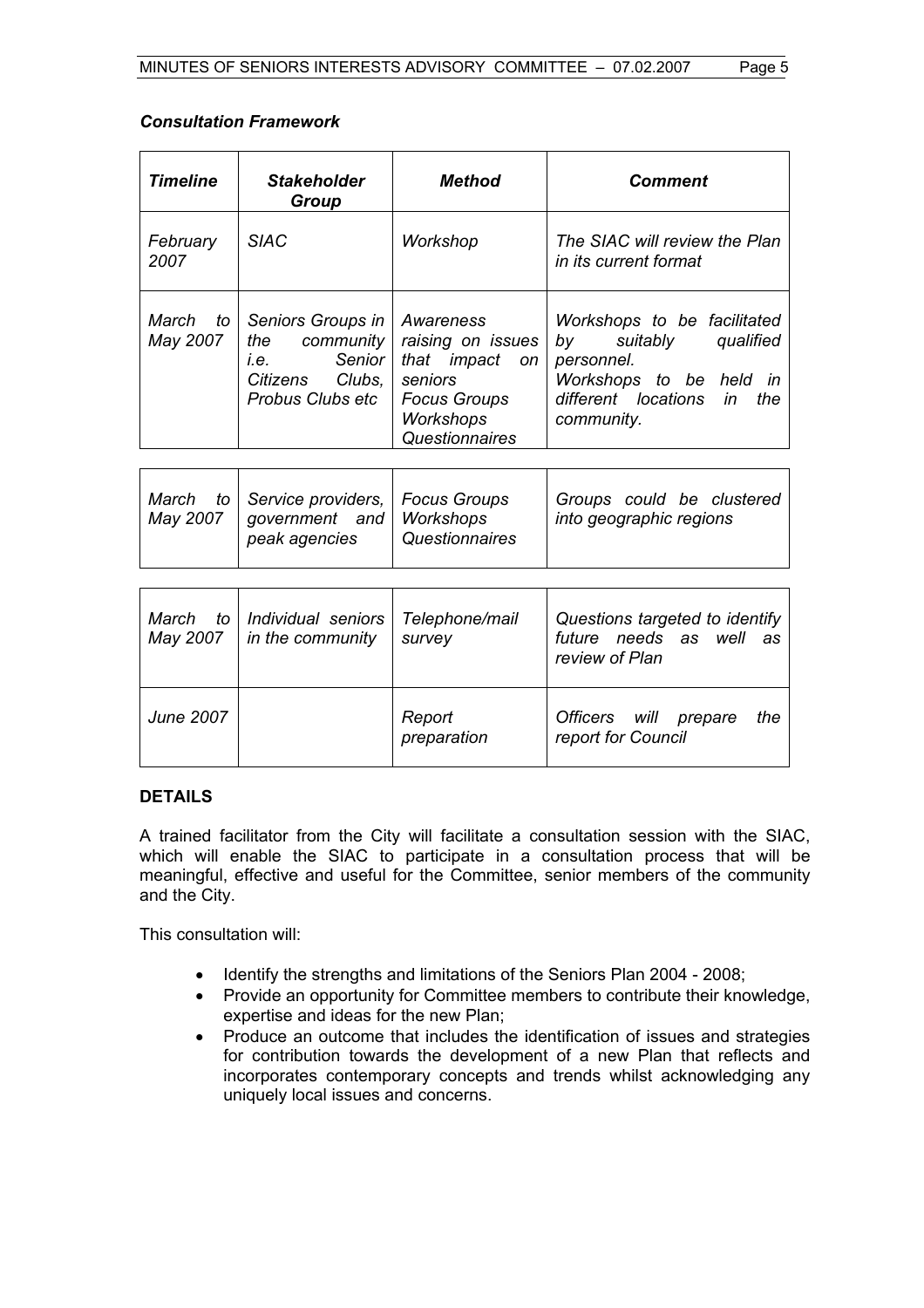## **Link to Strategic Plan:**

The Seniors Plan is directly linked to the following key focus areas of the City's Strategic Plan - Community Wellbeing

#### Outcome:

The City of Joondalup is recognised globally as a community that values and facilitates Lifelong Learning

#### Outcome:

The City of Joondalup provides social opportunities that meet community needs

# Objective 1.3:

To continue to provide services that meet changing needs of a diverse and growing community

# Strategy 1.3.1

Provide leisure and recreational activities aligned to community expectations, incorporating innovative opportunities for today's environment

#### Strategy 1.3.2:

Provide quality of life opportunities for all community members

#### Strategy 1.3.3:

Provide support, information and resources

#### Outcome:

The City of Joondalup is a safe and healthy environment

# **Legislation – Statutory Provisions:**

Not Applicable.

#### **Risk Management considerations:**

The City has an ageing population and by implementing the tasks of the Seniors Plan, it is implementing measures that will benefit residents now and in the future, as well as assisting in preventing relevant issues from escalating.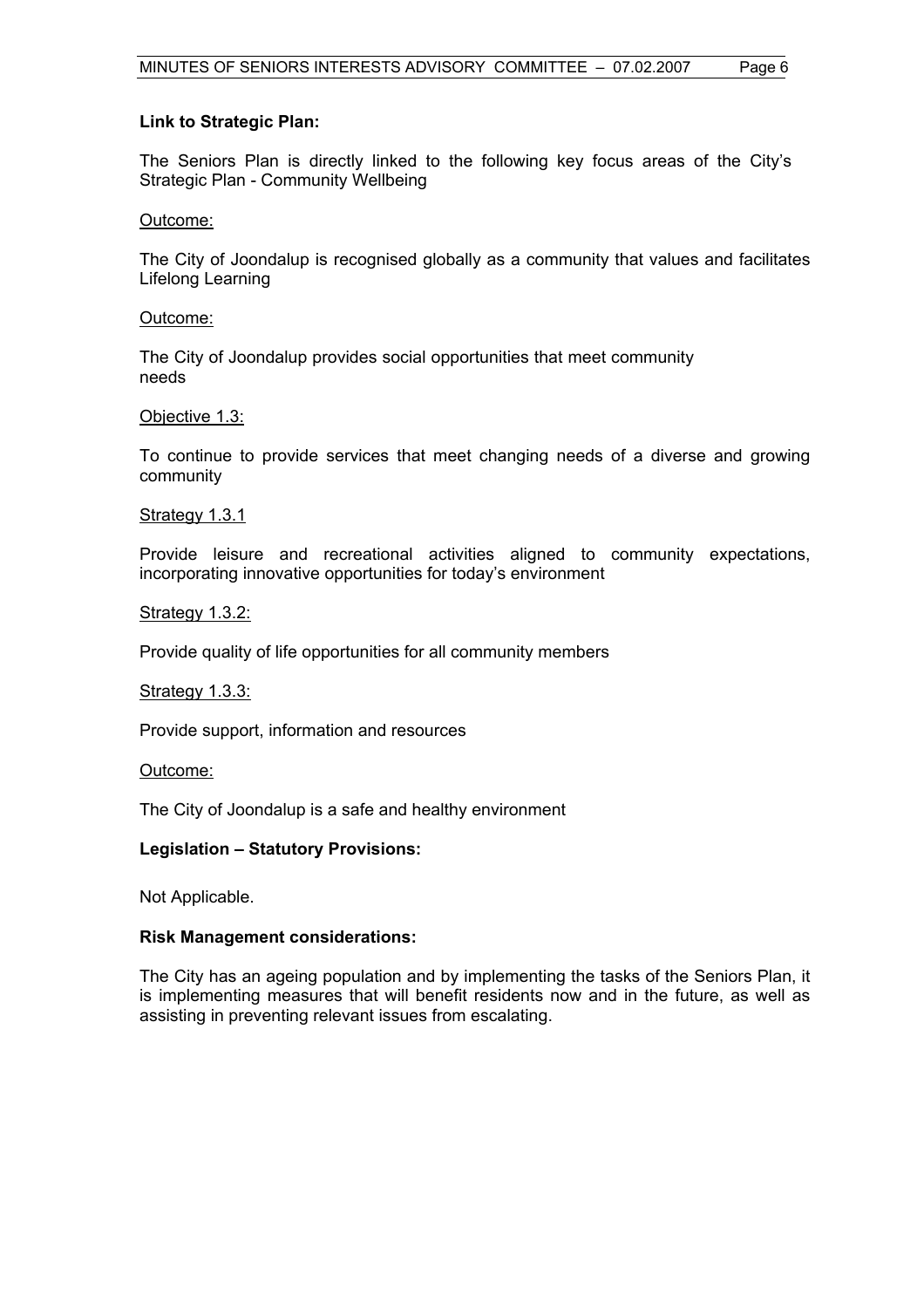#### **Financial/Budget Implications:**

Budget Amount: \$ 2000

Associated costs of the review will include advertising and printing of posters and pamphlets to promote the review to community members. Funds have been allocated in the 2006/07 budget to assist with the implementation of the Seniors Plan.

Any future initiatives that are to be undertaken by the City as a result of their inclusion in the Seniors Plan would need to seek funding approval through normal Council budget allocation processes.

#### **Policy Implications:**

The existing policies that are deemed to have the most impact on seniors are:

- Access and inclusion (access to community facilities and public space: overcoming barriers that could prevent participation in community activities)
- Rates (reduced rates for seniors)
- Fees and Charges (reduced fees for seniors for some services)
- Use of community facilities (accommodation provided free of charge to seniors groups under the "subsidised use" policy).

#### **Regional Significance:**

Not Applicable.

#### **Sustainability Implications:**

Not Applicable.

#### **Consultation:**

A consultation plan has been developed to ensure that the Plan captures current issues, trends and concerns.

#### **COMMENT**

The SIAC consultation is the first component of a community-wide consultation process designed to review the Seniors Plan 2004 –2008. Additionally, a reviewed Plan, delivered after wide consultation, will provide the City with a working document, aligned with other components of the Community Development Strategy.

#### **ATTACHMENTS**

Attachment 1 Seniors Plan 2004 -2008

#### **VOTING REQUIREMENTS**

Simple Majority

Cr Brian Corr gave an overview of the report. Discussion ensued with the following points being raised:

• This is the start of the process and a workshop will be undertaken at the conclusion of this Committee Meeting.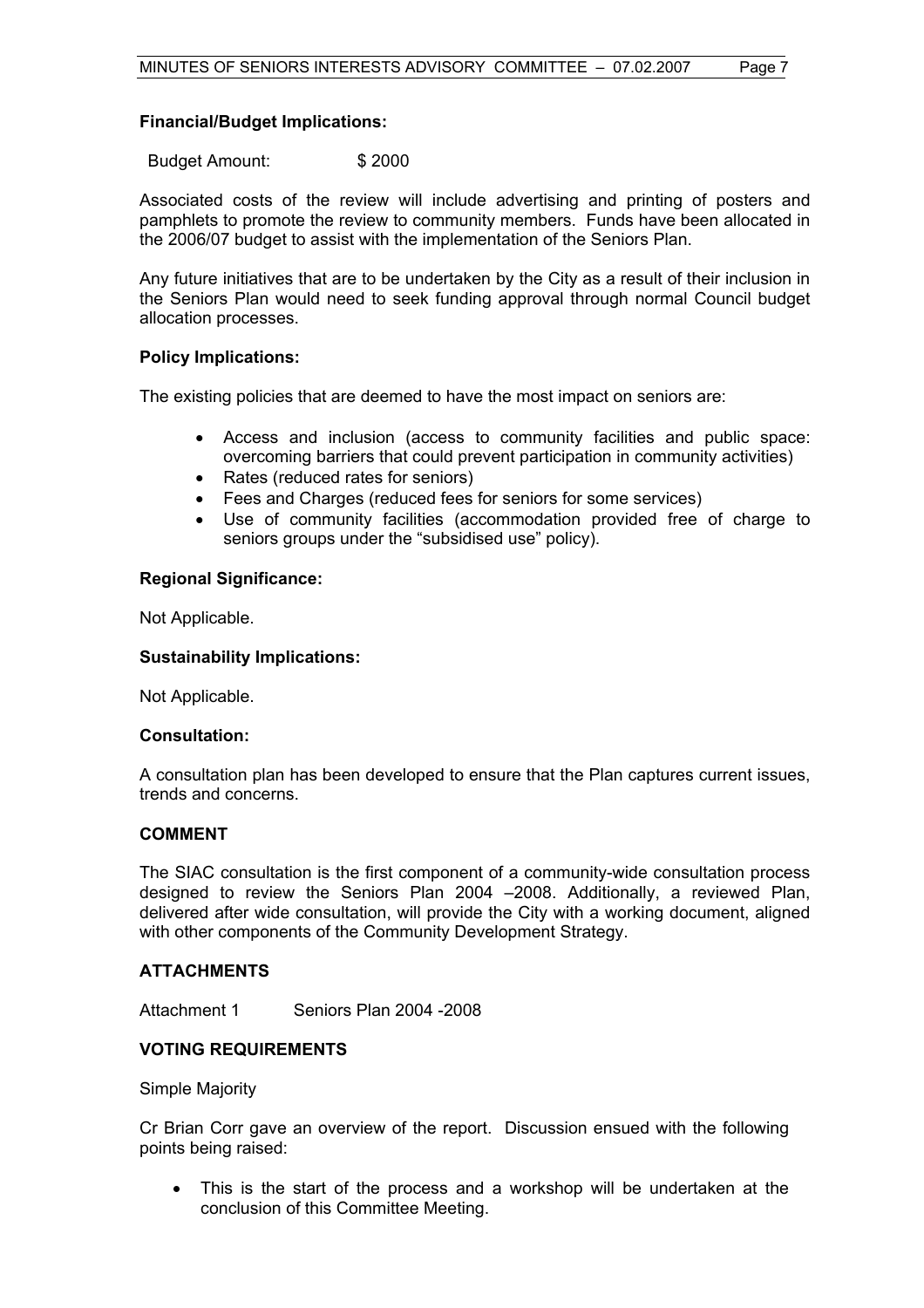- Definition of Seniors needs to be clarified. Concern was raised that some seniors who are still in employment are utilising the programme.
- Feedback is sought from the Committee on the needs and desires of Seniors.
- Need to look at current and future number of Seniors.
- It was requested that Ratepayers Associations be included in the consultation process.

**MOVED Ms Helen Attrill SECONDED Cr Richard Currie that the Seniors Interests Advisory Committee UNDERTAKES the "Review of the Seniors Plan 2004 – 2008: Seniors Interests Advisory Committee Consultation" in accordance with the proposed consultation framework.**

# The Motion was Put and **CARRIED** (8/0)

**In favour of the Motion:** Crs Corr and Currie, M March, J Coleman, V Corey, P Geary, A Bryant, H Attrill

*Appendix 1 refers* 

# **ITEM 2 PROPOSED ACTIVITIES BUDGET AND NAME FOR 2007 SENIORS EVENT - [55511]**

**WARD:** All

**RESPONSIBLE** Mr Clayton Higham **DIRECTOR:** Planning and Community Development

#### **PURPOSE**

To seek the endorsement of the Seniors Interests Advisory Committee (SIAC) for the proposed activities budget and name for the City's 2007 Seniors Event.

#### **EXECUTIVE SUMMARY**

A seniors' event will be held in 2007, reflecting the objectives of the Seniors Plan 2004 – 2008 to hold an annual seniors event for residents of the City. The event will continue to promote the principles of holistic positive active ageing, with a theme, activities and a name complementing this concept.

*It is recommended that the Seniors Interests Advisory Committee:* 

- *1 NOTES the report on the proposed activities budget for the 2007 Seniors Event;*
- *2 NOTES the suggested names for the 2007 Seniors Event:*
- *3 ENDORSES a name for the 2007 seniors event from suggestions offered or recommends another appropriate name.*

#### **BACKGROUND**

In 2004 the inaugural seniors event The "Live Life Festival: A Regional Event for Seniors" was held by the City. This event took place between 15 – 20 November 2004.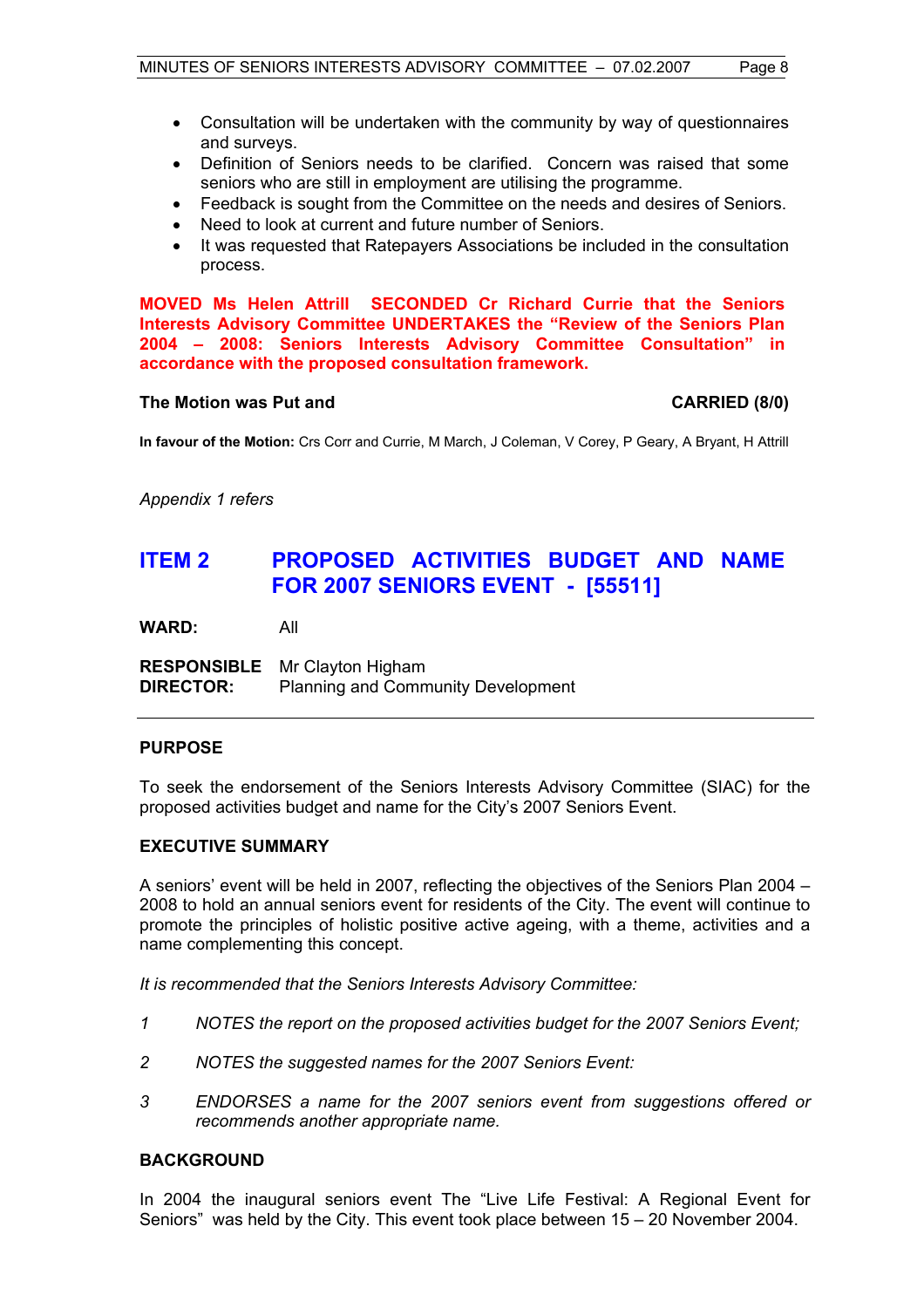"Living Now: A Seminar for Seniors" was the second annual seniors event, held in a single venue over one day, 30 June 2005.

The third annual seniors event "Seniors: This is Your Life" was held during the week 11- 15 September 2006.Members of the SIAC Committee were involved in the organising committee.

## **DETAILS**

It is proposed that the 2007 event will continue to promote the principles of positive active ageing.

In 2007 the focus will again be on forming collaborative relationships, promoting existing City programs as well as involving external stakeholders.

#### **Proposed Activities Budget**

| <b>Proposed Activities</b>                                       | <b>Estimated Budget</b> |
|------------------------------------------------------------------|-------------------------|
| <b>Welcome to Country</b>                                        | \$250                   |
| Event Patron / Facilitator or Star Attraction - to be determined | \$2000                  |
| Professional Entertainer/s and / or presenters - to be           | \$1500                  |
| determined                                                       |                         |
| Sabrina Hahn                                                     | \$1200                  |
| Advertising                                                      | \$1000                  |
| Hire of Photographer                                             | \$500                   |
| Refreshments                                                     | \$ 300                  |
| Hire of sound equipment                                          | \$500                   |
| Internal printing programs & posters                             | \$350                   |
| Entertainment (unpaid) - to be determined                        | no cost                 |
| <b>TAFE Pavillion Restaurant Seniors Special Lunch</b>           | no cost                 |
| Police Academy Tours                                             | no cost                 |
| Centrelink Seminars - to be determined                           | no cost                 |
| Library Activities - to be determined                            | <b>TBA</b>              |
| Leisure & Recreation Activities - to be determined               | <b>TBA</b>              |
| Culture & Art Activities - to be determined                      | <b>TBA</b>              |
| Collaborative partnerships with existing agencies / groups to    |                         |
| showcase established activities or programs for seniors or to    | <b>TBA</b>              |
| develop $\&$ provide activities specifically for event – to be   |                         |
| determined                                                       |                         |
|                                                                  |                         |
| Total estimated known costs to date                              | \$7600                  |

#### **Suggested Names for 2007 Seniors Event**

It is suggested that a name be chosen from those provided, or another as identified during the meeting, that follows the theme of previous seniors events, which has promoted positive active ageing.

- Growing Older, Growing Bolder
- SOS: Seniors of Substance
- Ageing: Imagine the Possibilities
- Your Life, Your Journey, Your Choices!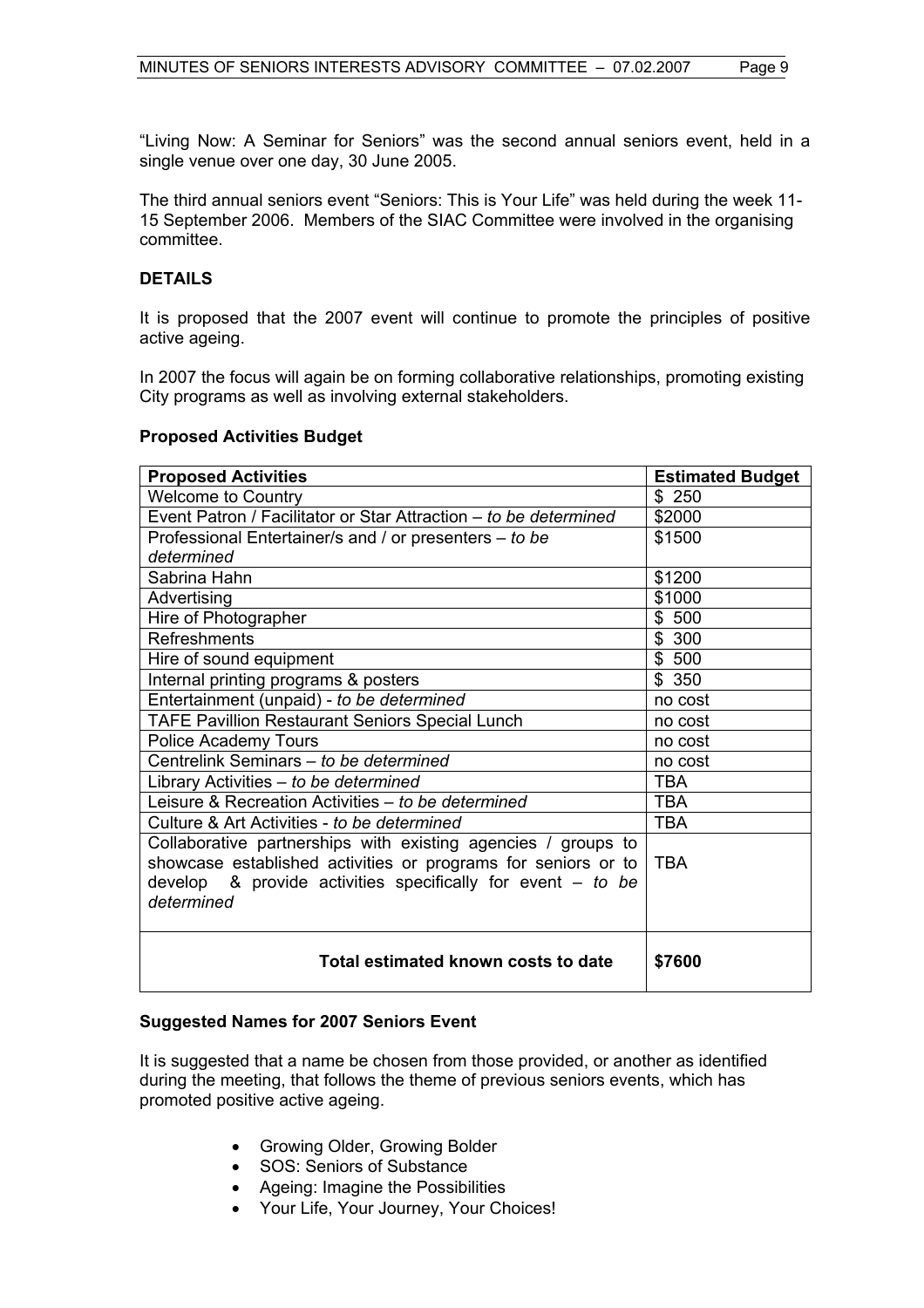- Age with Attitude
- Live Out Loud: Age with Attitude
- Age with Attitude: Living out Loud
- Now that I'm grown up, what shall I do?
- Life is a Garden: Grow Yourself
- Life is a Garden: Enjoy the Seasons
- The Garden of Life: Grow Your Own
- Age Don't Fade: Colour Your Life
- Explore, Create, Experience Life
- Say Yes to Ageing & Living Life!
- The Art of Ageing.
- Celebrate Ageing with Confidence & Purpose
- Act Your Age: Whatever That Means

## **Link to Strategic Plan:**

The seniors' event is directly linked to the following key focus areas of the City's Strategic Plan.

Community Wellbeing

#### Outcome:

The City of Joondalup is recognised as a community that values and facilitates Lifelong Learning.

#### Objective 1.1:

To develop, provide and promote a diverse range of lifelong learning opportunities.

#### Outcome:

The City of Joondalup provides social opportunities that meet community needs.

#### Objective 1.3:

To continue to provide services that meet changing needs of a diverse and growing community.

#### Strategy 1.3.1:

Provide leisure and recreational activities aligned to community expectations, incorporating innovative opportunities for today's environment.

#### Strategy 1.3.2:

Provide quality of life opportunities for all community members.

#### **Legislation – Statutory Provisions:**

Not Applicable.

#### **Budget Implications:**

\$5,000 was allocated in the 2006/2007 budget to enable the City to host a seniors event.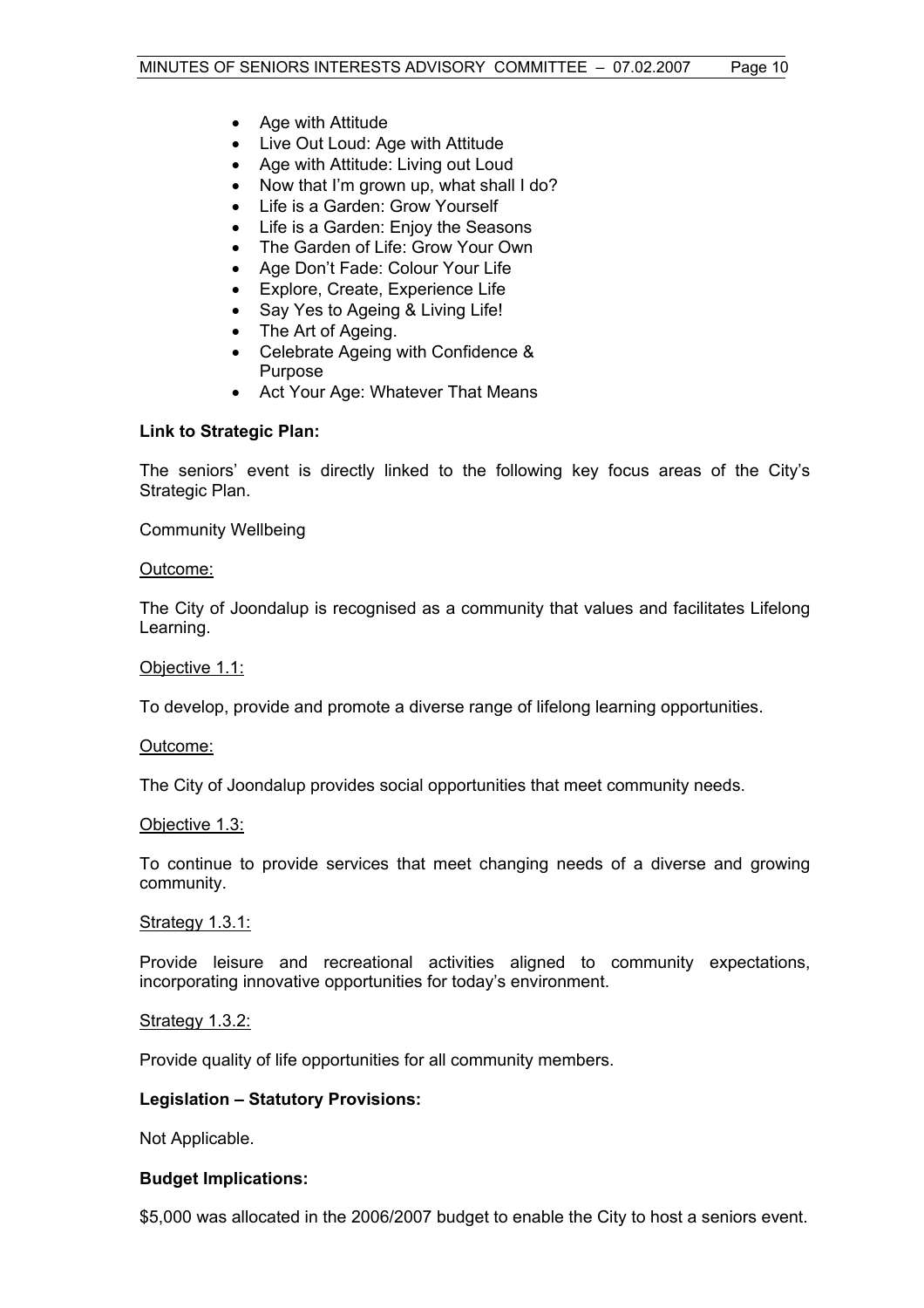Further planning will be undertaken and will form part of a budget submission for the 2007/2008 budget. This increase will be subject to the usual City budget processes and cannot be confirmed until final budget approval as given in June/July 2007.

#### **Regional Significance:**

Not Applicable.

# **Sustainability Implications:**

Not Applicable.

# **COMMENT**

The City's seniors events provide excellent opportunities for the City and includes opportunities to engage with seniors in the community through the provision of events and activities which promote positive active ageing and wellbeing; facilitating connections, links and relationships with the community; and enabling the development and building of collaborative partnerships with groups, agencies, and service providers.

# **ATTACHMENTS**

Nil.

# **VOTING REQUIREMENTS**

Simple Majority

# **OFFICER'S RECOMMENDATION:-**

That the Seniors Interests Advisory Committee:

- 1 NOTES the report on the proposed activities budget for the 2007 Seniors Event;
- 2 NOTES the suggested names for the 2007 Seniors Event:
- 3 ENDORSES a name for the 2007 seniors event from suggestions offered or chooses another appropriate name.

Discussion ensued on:-

- the suggested names for the Festival
- the Proposed Activities Budget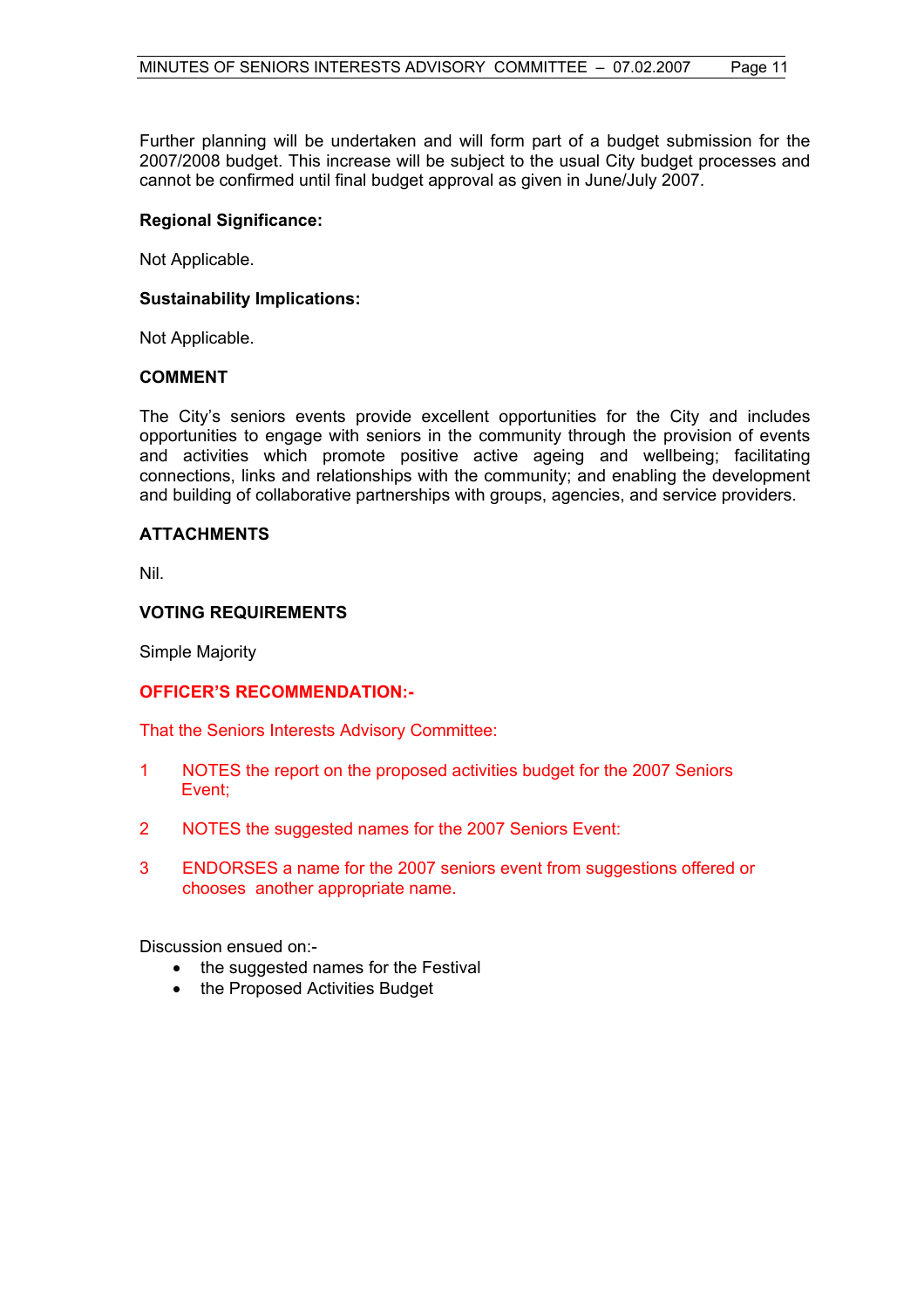#### **MOVED Mr A Bryant SECONDED Cr Currie that the Seniors Interests Advisory Committee ENDORSES the name "***SENIORS – THE ART OF AGEING"* **for the 2007 seniors event.**

#### The Motion was Put and **CARRIED** (8/0)

**In favour of the Motion:** Crs Corr and Currie, M March, J Coleman, V Corey, P Geary, A Bryant, H Attrill

Discussion ensued on the proposed activities.

**MOVED Cr Currie SECONDED Mr A Bryant that the Seniors Interests Advisory Committee:** 

- **1 NOTES the report on the proposed activities budget for the 2007 Seniors Event;**
- **2 NOTES the suggested names for the 2007 Seniors Event:**
- **3 ENDORSES the name "***SENIORS THE ART OF AGEING"* **for the 2007 seniors event.**

# The Motion was Put and **CARRIED** (8/0)

**In favour of the Motion:** Crs Corr and Currie, M March, J Coleman, V Corey, P Geary, A Bryant, H Attrill

# **ITEM 3 SENIORS INTERESTS ADVISORY COMMITTEE VACANCY**

**WARD:** All

**RESPONSIBLE** Mr Clayton Higham **DIRECTOR:** Planning and Community Development

#### **PURPOSE**

To provide the Seniors Interests Advisory Committee (SIAC) with information, regarding the "industry representative" vacancy including the process to be undertaken to fill that vacancy.

#### **EXECUTIVE SUMMARY**

This report details information about the process to be undertaken to fill the SIAC vacancy created by the recent resignation of an "industry representative" Committee member. The process to recruit an appropriate representative will include widespread networking and advertising to encourage nominations for the position.

*It is recommended that the Seniors Interests Advisory Committee NOTES the information provided about the "industry representative" vacancy and the process to be undertaken to fill that vacancy.*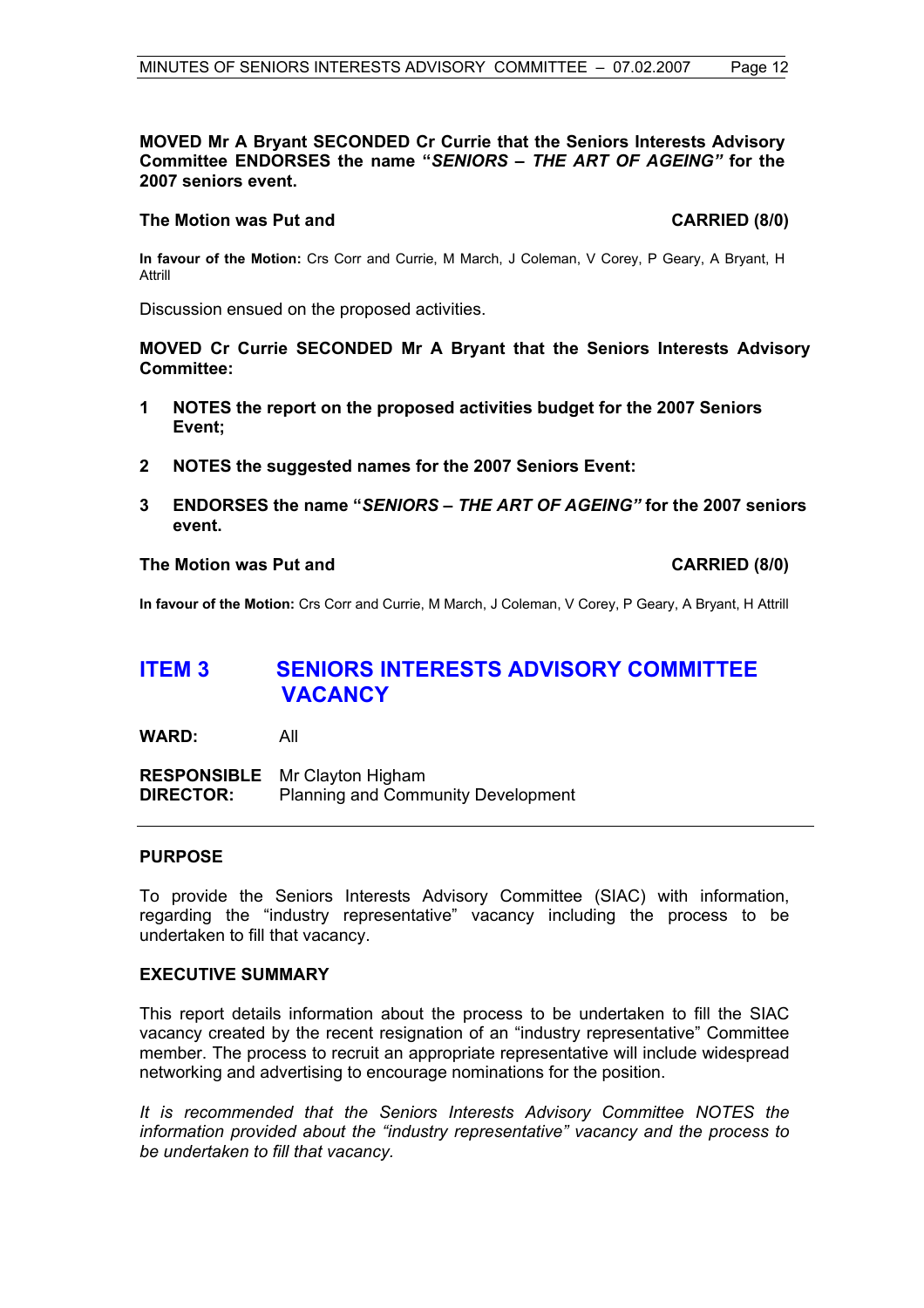## **BACKGROUND**

The SIAC Terms of Reference, outlining the membership, terms of appointment and vacancies of the Committee is provided at Attachment 1.

# **DETAILS**

The current Committee vacancy has been created by the resignation of "industry" representative Sharleen Mann who is employed by Silver Chain.

Nominations to fill the vacancy will be sought from appropriate organisations that provide services to seniors.

Throughout January 2007, the City will undertake the following:

- Advertise the SIAC vacancy in the Community Newspaper;
- Widely distribute a SIAC vacancy advertisement through electronic mailing "industry" networks;
- Make contact with any agency identified as appropriate to approach regarding interest in nominating an expression of interest.

At the SIAC meeting of 7 February, information will be provided on the outcome of the process undertaken, including the receipt of any nominations expressing interest in joining the Committee as an "industry" representative.

#### **Link to Strategic Plan:**

The SIAC is linked to the Strategic Plan through the following:

Community Wellbeing

#### Outcome:

The City of Joondalup provides social opportunities that meet community needs.

#### Objective 1.3:

To continue to provide services that meet changing needs of a diverse and growing community.

#### Strategy 1.3.2:

Provide quality of life opportunities for all community members.

#### Strategy 1.3.3:

Provide support, information and resources.

# City Development

#### Outcome:

The City of Joondalup recognises the changing demographic needs of the community.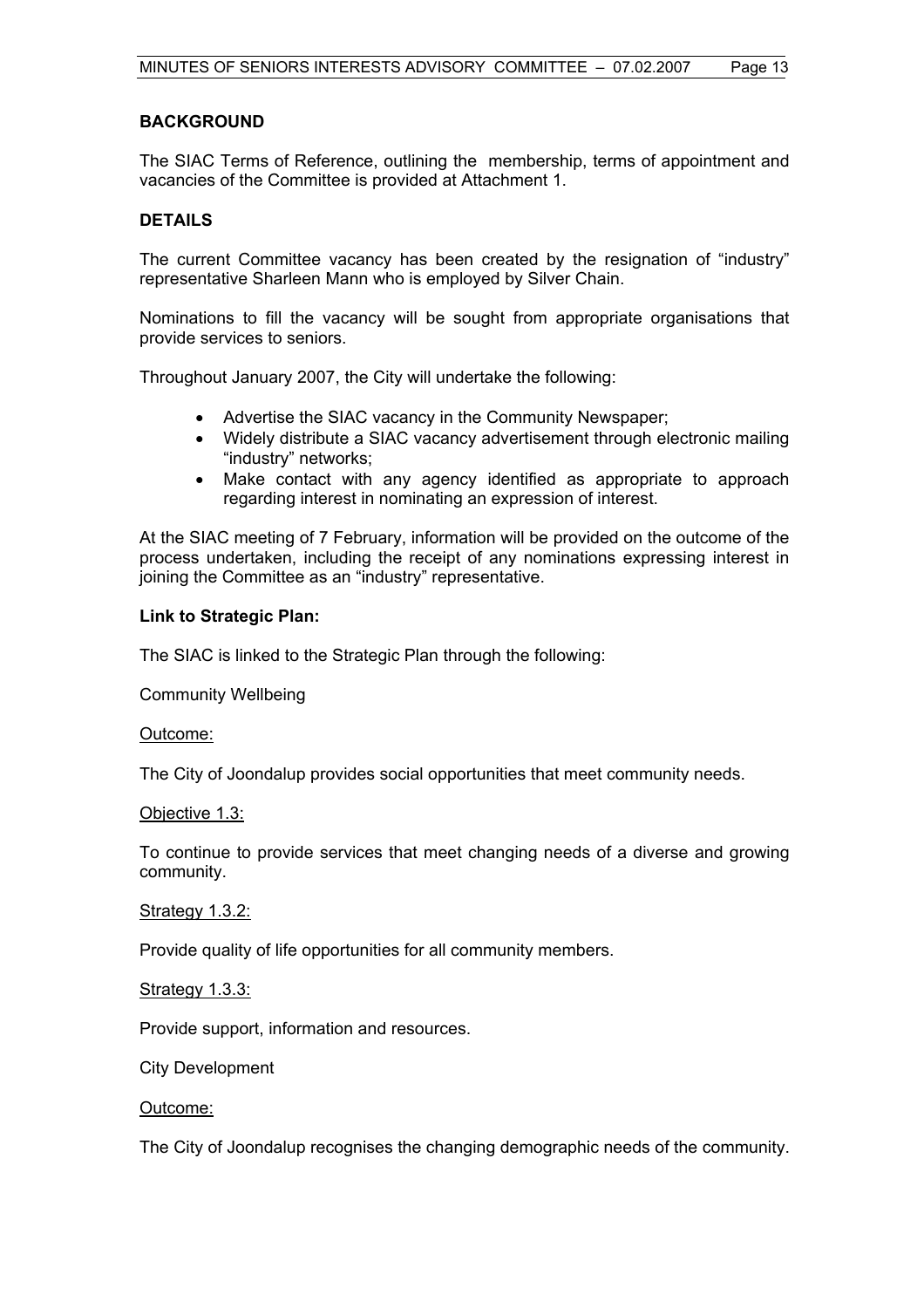# Objective 3.3

To continue to meet changing demographic needs.

# Strategy 3.3.2

Integrate plans to support community and business development.

Organisational development

# Outcome:

The City of Joondalup is an interactive community.

# Objective 4.3

To ensure the city responds to and communicates with the community.

# Strategy 4.3.1:

Provide effective and clear community consultation.

# Objective 4.3.2

Provide accessible community information.

# **Legislation – Statutory Provisions:**

The SIAC is a Council Committee; therefore membership needs to be endorsed by Council. The Committee's Terms of Reference require that the tenure of the Committee be for a period of two years and that the two-year period coincide with the election cycle of the elected Council.

# **Risk Management considerations:**

Not Applicable.

# **Policy Implications:**

Not Applicable.

# **Financial/Budget Implications:**

Not Applicable.

# **Regional Significance:**

Not Applicable.

# **Sustainability Implications:**

Not Applicable.

# **Consultation:**

Not Applicable.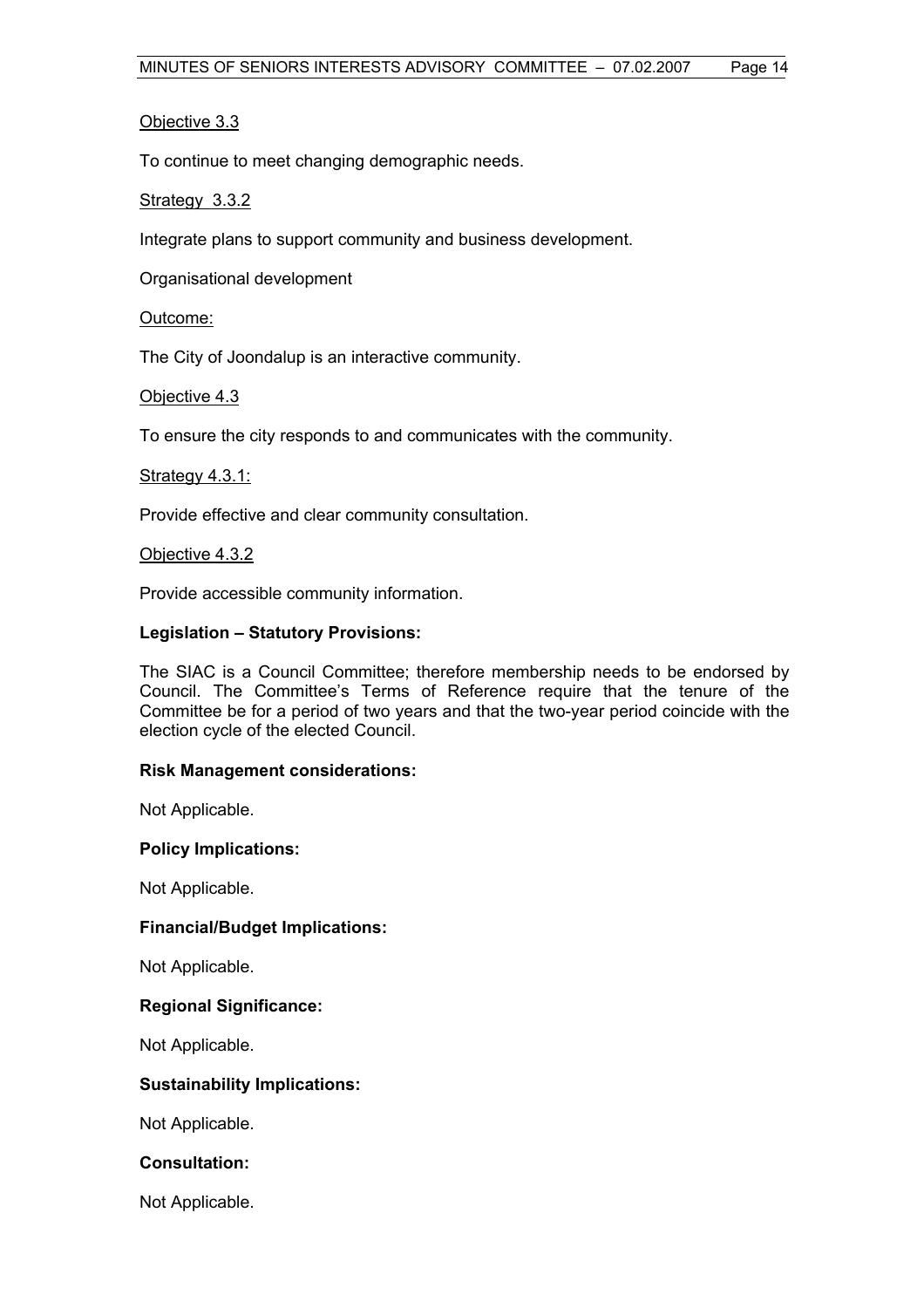# **COMMENT**

It is expected that nominations will be received from people in the "industry" who are well informed, and have a sound understanding of the myriad issues impacting upon seniors.

## **ATTACHMENTS**

| Attachment 1 | Seniors Interests Advisory Committee Terms of Reference    |
|--------------|------------------------------------------------------------|
| Attachment 2 | Committee member letter of resignation                     |
| Attachment 3 | Seniors Interests Advisory Committee vacancy advertisement |

#### **VOTING REQUIREMENTS**

Simple Majority

The Community Development Officer provided an overview of the report. Concern was expressed regarding the lack of distribution of community newspapers to several suburbs within the City.

**MOVED Ms Patricia Geary SECONDED MR Allyn Bryant that the Seniors Interests Advisory Committee NOTES the information provided about the "industry representative" vacancy and the process to be undertaken to fill that vacancy.**

#### The Motion was Put and **CARRIED** (8/0)

**In favour of the Motion:** Crs Corr and Currie, M March, J Coleman, V Corey, P Geary, A Bryant, H Attrill

*Appendix 2 refers* 

# **MOTIONS OF WHICH PREVIOUS NOTICE HAS BEEN GIVEN**

Nil

# **REQUESTS FOR REPORTS FOR FUTURE CONSIDERATION**

#### **Reports requested on the following matters:**

- 1. An updated status was requested in relation to workshops held by the City regarding Local Government rate exemption for 'not for profit' church and charitable organisations
- 2. Report on definition of "senior" and eligibility of enrolment to seniors' programmes.

# **CLOSURE**

There being no further business, the Presiding Person declared the Meeting closed at 1029 hrs; the following committee members being present at that time: